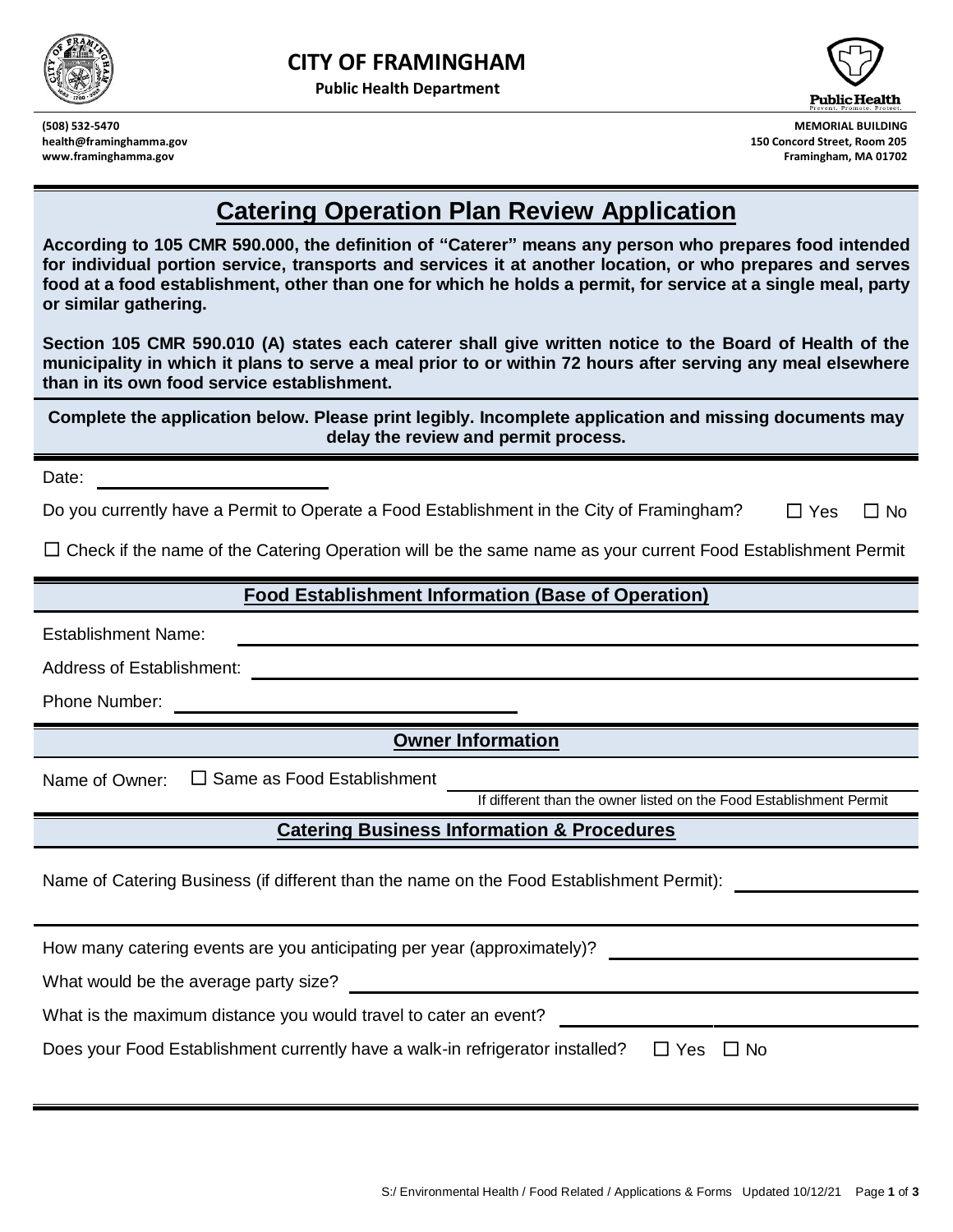| When will the catered foods typically be prepared (i.e. Same day, day prior etc.?                                                                                                                    |
|------------------------------------------------------------------------------------------------------------------------------------------------------------------------------------------------------|
|                                                                                                                                                                                                      |
|                                                                                                                                                                                                      |
| Will food preparation take place at the event?<br>$\Box$ Yes $\Box$ No                                                                                                                               |
| How will foods be transported to catered event?                                                                                                                                                      |
|                                                                                                                                                                                                      |
| If a personal vehicle is to be used, will pets / animals be transported in the same vehicle?<br>$\Box$ Yes $\Box$ No                                                                                 |
| How will hot foods be held hot Both during transit and at the event (internal food temperature held 135°F and                                                                                        |
| above)?<br><u> 1980 - Johann John Stein, marwolaeth a bhann an t-Amhainn an t-Amhainn an t-Amhainn an t-Amhainn an t-Amhain</u>                                                                      |
| How will cold foods be held cold <b>Both</b> during transit and at the event (internal food temperature at 41°F and<br>below)?<br><u> 1980 - Jan Samuel Barbara, margaret eta idazlea (h. 1980).</u> |
|                                                                                                                                                                                                      |
| Describe corrective actions for foods that do not maintain proper temperature during transit and at the event:                                                                                       |
|                                                                                                                                                                                                      |
| Will non-continuous cooking of raw animal products take place?<br>$\Box$ Yes $\Box$ No                                                                                                               |
| Example: Raw chicken breasts are grilled marked but not fully cooked then cooled. At the event, the cooled<br>chicken breasts are then fully cooked.                                                 |
| If Yes, a plan shall be submitted to the Department for review and approval<br>$\bullet$                                                                                                             |
| List the type(s) of equipment that will be used at the event (i.e. chaffing dishes):                                                                                                                 |
|                                                                                                                                                                                                      |
| Will this equipment be rented?<br>$\Box$ Yes<br>$\Box$ No                                                                                                                                            |
| Note: Equipment that is rented shall be properly washed, rinsed and sanitized at the Food Establishment prior to<br>its use at the event.                                                            |
| Will disposable equipment be used?<br>$\Box$ No<br>$\Box$ Yes                                                                                                                                        |
| How will ingredients be made available for customer(s)?                                                                                                                                              |
|                                                                                                                                                                                                      |
| Will temporary employees be used at the event?<br>$\Box$ Yes<br>$\Box$ No                                                                                                                            |
| Do you currently have a "Food Employee Reporting Agreement" (Health Policy)?<br>$\Box$ No<br>$\Box$ Yes                                                                                              |
| If yes, will this policy be reviewed with temporary employees?<br>$\Box$ Yes<br>$\Box$ No                                                                                                            |